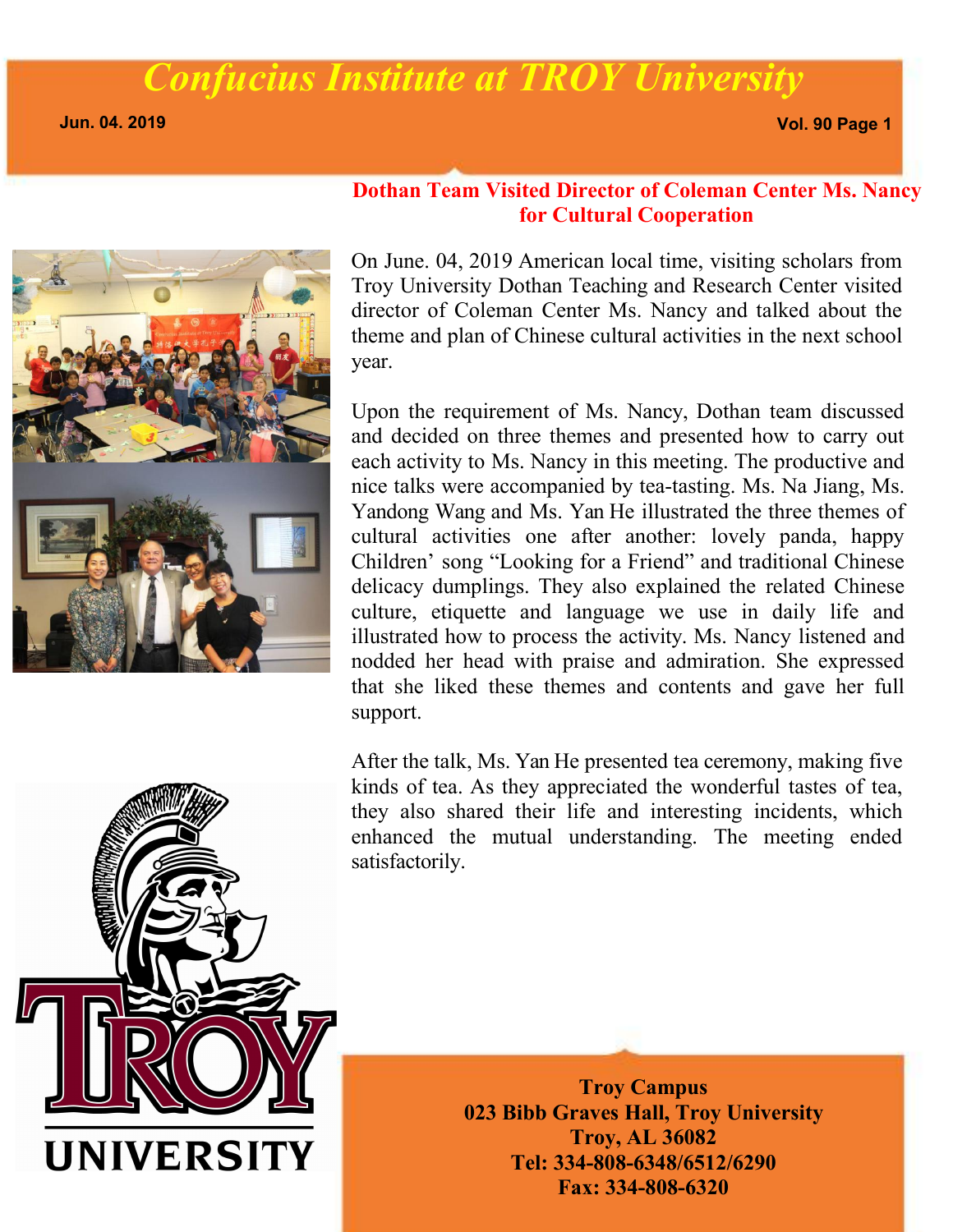**Confucius Institute Held Professional Development Training Activities for Teachers** On August 7, 2019, the United States, the Confucius Institute at Troy

University ushered in a new school year and held a new semester's professional development teacher training session. Dr. Hawkins, Chancellor of Troy University, Dr. Tatum, Senior Vice Chancellor, and Sohail Agboatwala, Associate Vice Chancellor for International operations attended the meeting.<br>Two Chancellors spoke highly of the work of the Confucius Institute

at Troy University and gave positive recognition. Dr. Hawkins gave a speech on cultural exchanges and the establishment of relations between the two universities and countries, and then, together with Senior Vice Chancellor Dr. Tatum, presented the "Outstanding Leadership Award" to the two teachers who are in charge of Troy Campus and Dothan Campus. The heads of the Confucius Troy Campus, Montgomery Campus and Dothan Campus respectively introduced the cultural activities to be carried out by each campus during the semester and the planning for future activities.

Dr. Flobert Feng, the consultant of the Confucius Institute, gave a lecture to the visiting scholars on how to choose research topics. Then, Dr. Xu, the director of Confucius gave a lecture on cultural shocks at the training meeting and put forward many unique insights that aroused the resonance of the teachers present. Later, the parttime assistant Chou of the Confucius Institute at Troy University presented the Troy-Star summer camp survey conducted this year.

The Confucius Institute at Troy University has always been committed to cultivating the professionalism of visiting scholars in the Confucius Institute. The training forms are diverse and the process is pragmatic, enabling visiting scholars to master new educational concepts and teaching methods, and to help scholars improve their research capabilities, and also enable them to promote Chinese language and culture in their respective positions.



#### **August.07, 2019 Vol. 90 Page 2**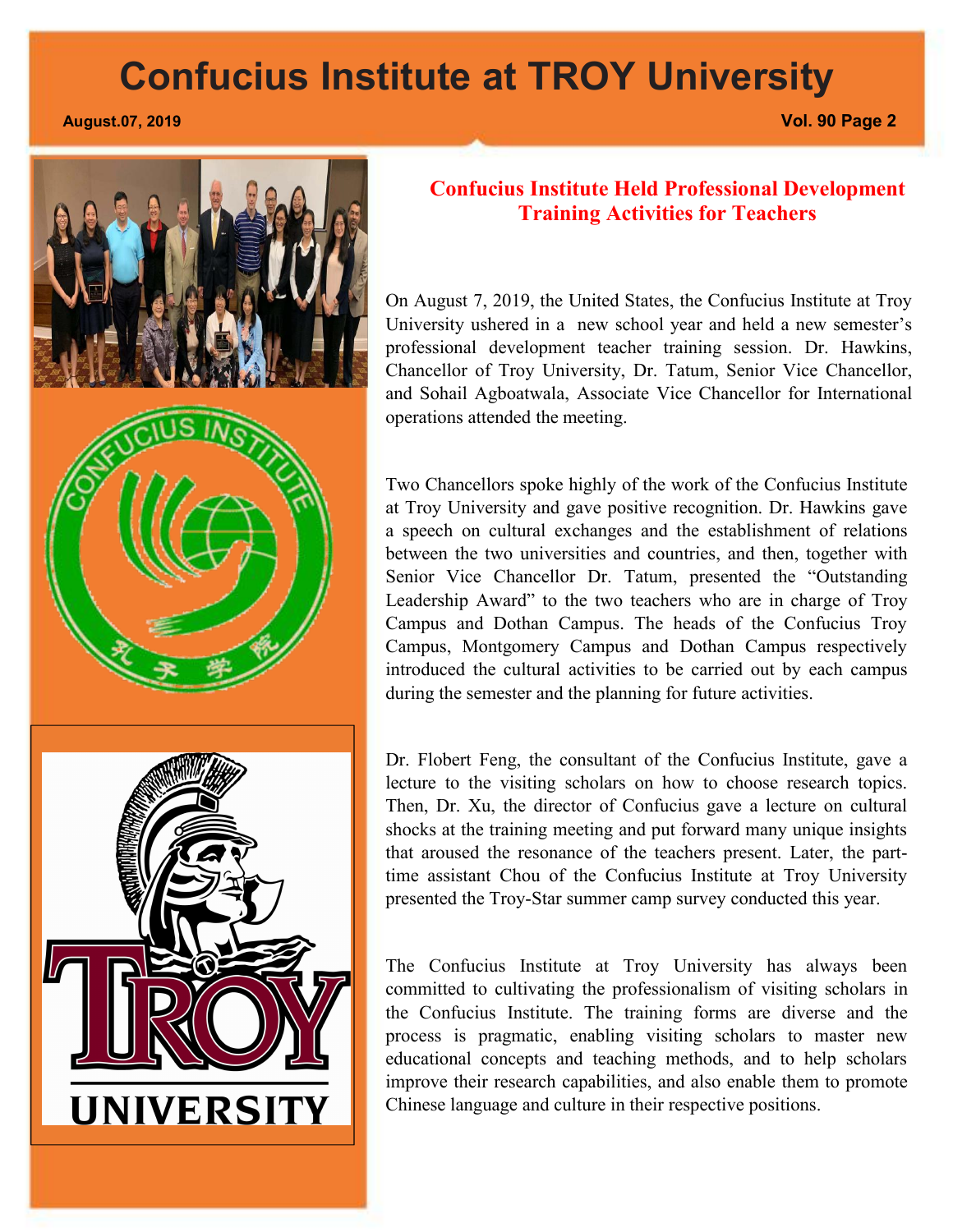





#### **Charles Henderson Middle School Confucius Classroom Open House**

On August 20<sup>th</sup> 2019 Charles Henderson Middle hosted an open house. The visiting scholars from Troy's Campus participated in the event to represent the Confucius Classroom at CHMS, distributing the Confucius Institute flyers and introducing the Institute and the program to the students and their parents. They also taught students about Chinese calligraphy with an activity called 'I have a Chinese name.' Through this open house, the students of Charles Henderson have a deeper understanding of the Chinese course here and the benefits of the Confucius Classroom.





**Troy Campus 023 Bibb Graves Hall, Troy University Troy, AL 36082 Tel: 334-808-6348/6512/6290**